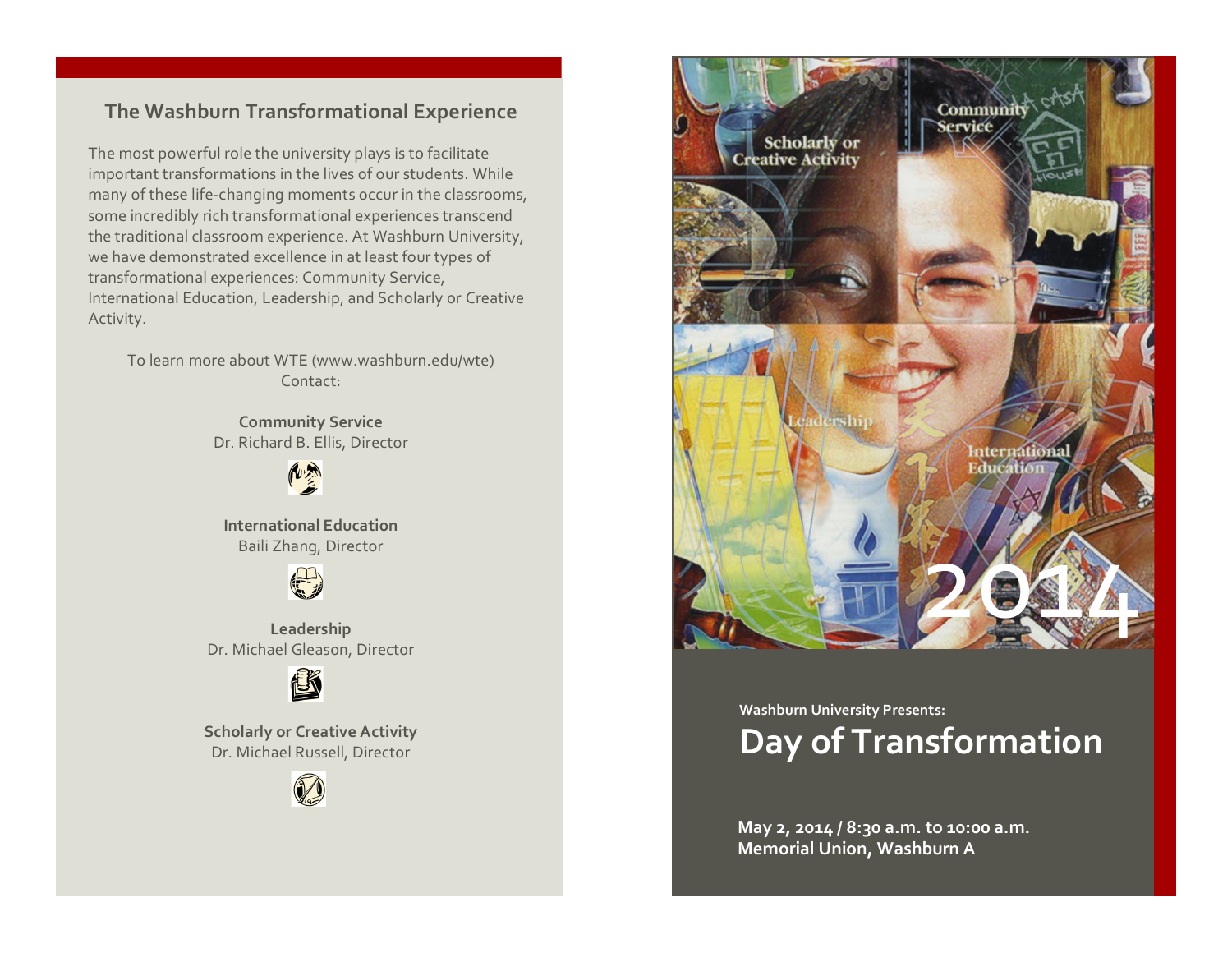## Poster Presentations 8:30 am - 10:00 am

## **Project Title/ Mentor Name/Major**

**Empowering Youth through Brianna Ament Soccer** *Kinesiology Dr. Michael Gleason*

- **Unsung Women of the Civil Sylvian Arceneaux Rights Movement** *Social Work Dr. Bruce Mactavish*
- **Teacher's Characteristics: Ana P. Andradea Perceptions of and Willingness Alvares de Limae to Help Academically Average** *Psychology* **vs. Academically At -Risk Students** *Prof. Tammy Sonnentag*
- **Interning at Payless Shoe Source Alie Armstrong Corporate Headquarters: Gaining** *Psychology* **An Understanding of Industrial/ Organizational Psychology** *Dr. Greg Preuss*

**The Effects of Self Social Interaction Anxiety, and** *Psychology* **The Big Five Personality Traits On Exercise Adherence** *Dr. Dave Provorse*

**-Control, Yulieth Armstrong**



**The Association between Delanie Atteberry Sexual Intimacy and Attitudes** *Psychology* **and Relationship Quality among Young Adults** *Dr. Jericho Hockett*

**The Effects of Mentorship Cody Robinett on Job Satisfaction** *Psychology Dr. Mike Russell*

**Bods Feeding Bods: Washburn Kelsey Rose Food Pantry** *Psychology Dr. Mike Russell*

**Asbury Empowered Youth Amber Schroeder**

**Victim Offender Mediations Lindsey Schwartz** *Dr. Rick Ellis & Dr. Steve Cann Political Science*

**Don't Stand so Close to Me: Margeaux Seymour Factors Associated with** *Psychology* **Approachability in the Gym** *Prof. Tammy Sonnentag*

**Depression in the Elderly: Leanna M. Streit Prevalence, Diagnosis, and** *Nursing* **Treatment** *Dr. Marilyn Masterson*

**A Positive Change in Belize L.A. Talbert** *Dr. Judy McConnell*

**Evidence Based Research Jonathan Vincent Project: Surgical Repair** *Athletic Training* **Methods for Shoulder Dislocations** *Dr. John Burns*

**Language Use and Perceptions Molly Walter Of Mental Health Labels** *Psychology Dr. Jericho Hockett*

**Equality and Freedom Claude Ross** *Dr. Bruce Mactavish Psychology*

*Dr. Rick Ellis Human Services*

*-Farmer International Relations & Social Change*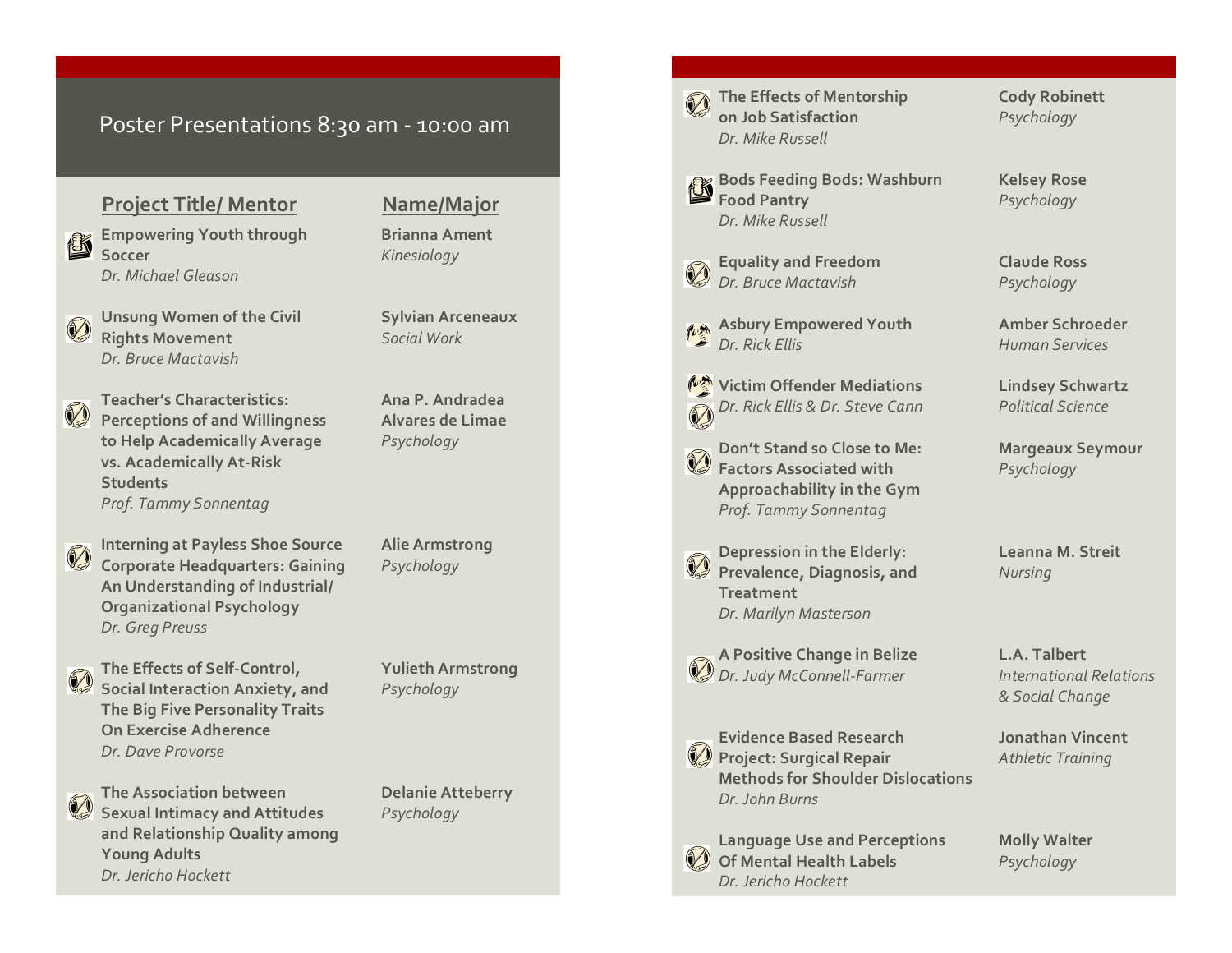**Identification and Characterization Lynn Nguyen of Bacteria on Public Keyboards** *Biology Dr. Andrew Herbig*

**A Trip to El Salvador: Providing Jaclyn Ochsner Clean Water and Hygiene** *Nursing* **Education** *Dr. Jane Carpenter*

- **Streamlining the Honors Contract/ Brian Oxendine Thesis Process using WuFoo** *Actuarial Sciences Dr. Michael McGuire*
- **Using Astym to Reduce Healthcare Jessica Peschel Costs Associated with Plantar** *Athletic Training* **Fasciitis** *Dr. Zach Frank*
- **AA** Helping Children Succeed at Tara Phillips **Oakland Community Center** *Elementary Ed Kristine Hart*
- **Nicaragua: A Life Changing Tara Phillips Experience** *Elementary Ed Kristine Hart*
- **Content Analysis of Office Kaleigh A. Poole Dating Policies and Themes** *Communications Dr. Mary Pilgram*
- **Nicaragua 2014: Katarzyna Potocka Different Lives, Different Realities** *Human Services Dr. Rick Ellis*
- **LEAP: Encouraging Literacy at Chelsey Reves Community Action Head Start** *Nursing Dr. Rick Ellis*
- **International Media Seminar Brittany Rhoades** *Dr. Maria Stover Mass Media*

| <b>Assessment of Washburn Greek</b><br><b>Students' Post-Graduation</b><br><b>Readiness</b><br>Marsha Carrasco Cooper                                                | <b>Delanie Atteberry</b><br>Psychology       |
|----------------------------------------------------------------------------------------------------------------------------------------------------------------------|----------------------------------------------|
| An Exploration of Midwifery in<br><b>New Mexico: Past and Present</b><br>Dr. Marilyn Masterson                                                                       | <b>Myrna Barbee</b><br>Nursing               |
| Monitoring and Increasing the<br><b>Academic Success of High School</b><br><b>Students: My Experience as a</b><br><b>School Counseling Intern</b><br>Dr. Greg Preuss | <b>Cassidy Bristol</b><br>Psychology         |
| <b>Costa Rica - San Jose</b><br>Dr. Randy Pembrook                                                                                                                   | <b>Ty Buschbom</b><br>Psychology             |
| <b>The Nicaragua Experience:</b><br>Understanding through<br><b>Cultural Immersion</b><br>Dr. Rick Ellis                                                             | <b>Travis Bussen</b><br>Psychology           |
| <b>Making a Difference: American</b><br>Red Cross, Harvesters, &<br><b>Habitat for Humanity</b><br>Kristine Hart                                                     | <b>Britney Cin</b><br>Respiratory<br>Therapy |
| <b>Exploring Civil Rights: Then<br/>and Now</b><br>Connie Gibbons                                                                                                    | <b>Abigail Clark</b><br>Anthropology         |
| Topeka Community Cycle Project<br>Kristine Hart                                                                                                                      | <b>Andrew Escandon</b><br><b>Mass Media</b>  |
| A Perspective on the Need for<br><b>Social Justice Theory in Nursing</b><br><b>Education</b><br>Prof. Patricia Joyce                                                 | <b>Schuyler Ellis</b><br>Nursing             |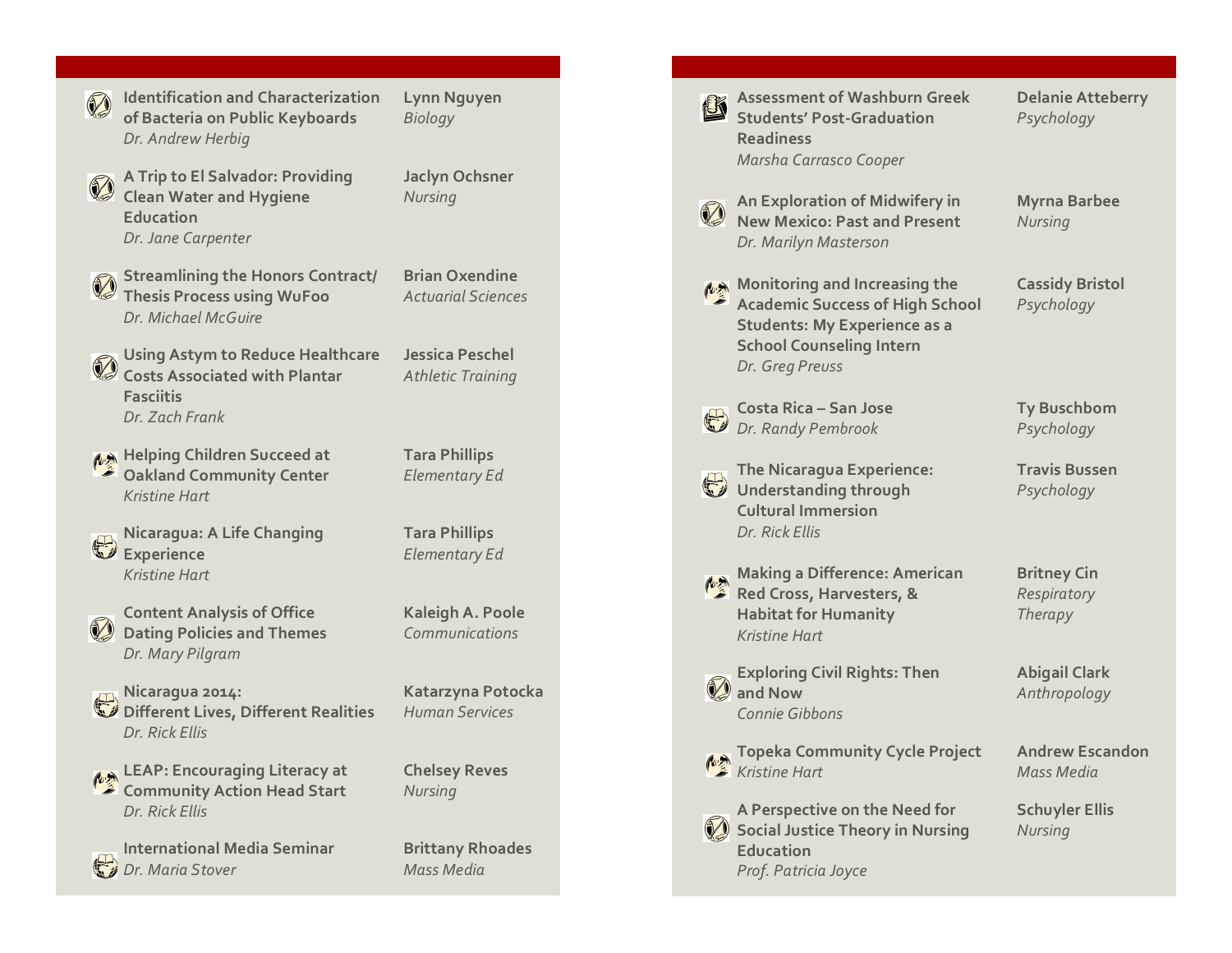**Rehabilitation through College Suzie Fields Courses among Juvenile** *Psychology/* **Offenders at the Kansas** *Criminal Justice* **Juvenile Correctional Complex Travis Bussen** *Dr. Rick Ellis Psychology*

Patellar Tendon Injuries **Dakota Gelsheimer** *Karen Garrison Athletic Training*

**Auditory vs. Visual Perception Skyler Gentry of Gap Size on a Microscale and** *Psychology* **Macroscale Level** *Dr. Mike Russell*

**A** Caring for the Elderly and the Korissa Gillespie **Topeka Community through** *Nursing* **Volunteering at Midland Care** *Dr. Rick Ellis*

- **Mentoring Matters: The Role of Todd Goldsmith Big Brothers Big Sisters in the** *Psychology* **Community** *Dr. Greg Preuss*
	- **More than just a Museum: Sha'Lan Green Lessons Learned from the** *Spanish* **B.B. King Museum** *Connie Gibbons*

**Helping Adult Learners Get Their Sondra Hall GED and Peer Mentorship of** *Human Services* **Individuals Diagnosed with Mental Illness** *Kristine Hart*

**Becoming an Advocate: Supporting Hayley Harris Mental Health Recovery at** *Psychology* **Breakthrough House** *Dr. Rick Ellis*

**Educationally Challenged Here Da'Maris Meadows in the "North"** *Elementary Ed Prof. Connie Gibbons*

**Exploring Civil Rights Paige Miller** *Dr. Mark Peterson Political Science*

**India Experience Photo Jordan Mills** *Prof. MaryDorsey Wanless Criminal Justice*

**Racism Natalie Montney** *Connie Gibbons Psychology*

**CASA: A Voice for Those Who Taylor Moore Have None** *Psychology Dr. Greg Preuss*

**Costa Rica Service Learning Taylor Moore** *Dr. Randy Pembrook Psychology*

**Turn Down Your Music I am Trying to Read** *Psychology Dr. Michael McGuire*

**Examination of Prevalence, Chloe Moss Attitudes, and Perceptions of** *Psychology* **Interpersonal Dating Violence** *Dr. Jericho Hockett*

**Leading by Example: The Elisa Navickas Impact of Big Brothers** *Psychology* **Big Sisters in the Lives of At -Risk Youth** *Dr. Greg Preuss*

**Abigail Clark** *Anthropology*

**– Zach Morris**